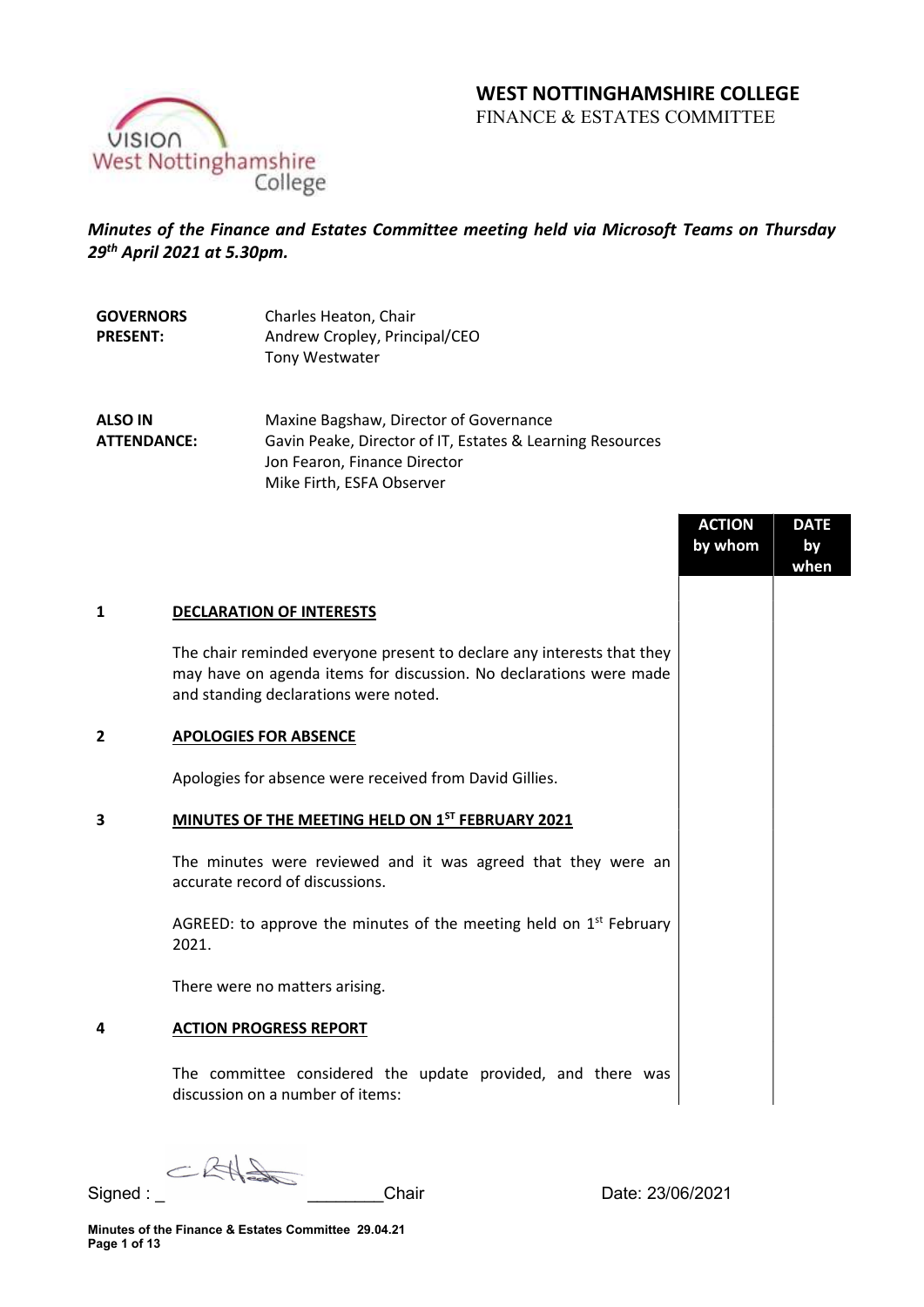In relation to the exceptions report, all agreed that the focus for reporting needs to be contribution analysis rather than class size and staff utilisation. The principal indicated that, as long as the departments are delivering the target contribution, it is a matter for them how they manage this. He confirmed that to engender a culture of empowerment requires a level of trust being placed in staff. In discussion, it was agreed that it would be useful to report on room utilisation in future updates, it being the case that the college does now have a challenge as space is at a premium. The principal indicated that it is important to be sure that the college is not building in any efficiencies, e.g. timetabling. The director of IT, estates and learning resources indicated that, currently, the college does look at frequency of use through registers and that this is indicating that buildings are more and more occupied. The college has created seven additional classrooms for September to accommodate the growth. The committee were advised that the college is also reviewing the matrix and consistency to ensure a college-wide approach to ensure maximum efficiency. The principal indicated that, whilst student numbers for September are very positive, this also does come with potential challenges.

The committee were advised that room occupation throughout the day is a key figure and that this is a report usually presented to this committee in October, as this is at a point of maximum occupation. The principal indicated that it may be possible to undertake a theoretical model based on timetabling but that this really has to be worth the effort required. In his mind, it has to satisfy the 'so what' measure. The committee were advised that the college will never be able to get to 100% utilisation and that this is because of part-time staffing, class sizes, etc. but that the theoretical model may be able to show where it is possible to squeeze further efficiencies. The principal indicated that he would like to see more consistency and even usage across the week.

AGREED: to note the content of the update provided.

## 5 BALANCED SCORECARD REPORTING – PROGRESS WITH ESTATES **WORKS**

The director of IT, estates and learning resources introduced his written report. Key matters noted were:

- This area is now RAG-rated as green.
- The college is on track to spend all of the funds provided and could spend more if it had it.
- £1m of the £1.3m has been committed.
- Works involve lots of small items and it has taken some time to get quotes in some areas but the college does remain on track.

CRAS

Signed : \_ \_\_\_\_\_\_\_\_Chair Date: 23/06/2021

Director IT & Estates Oct. 2021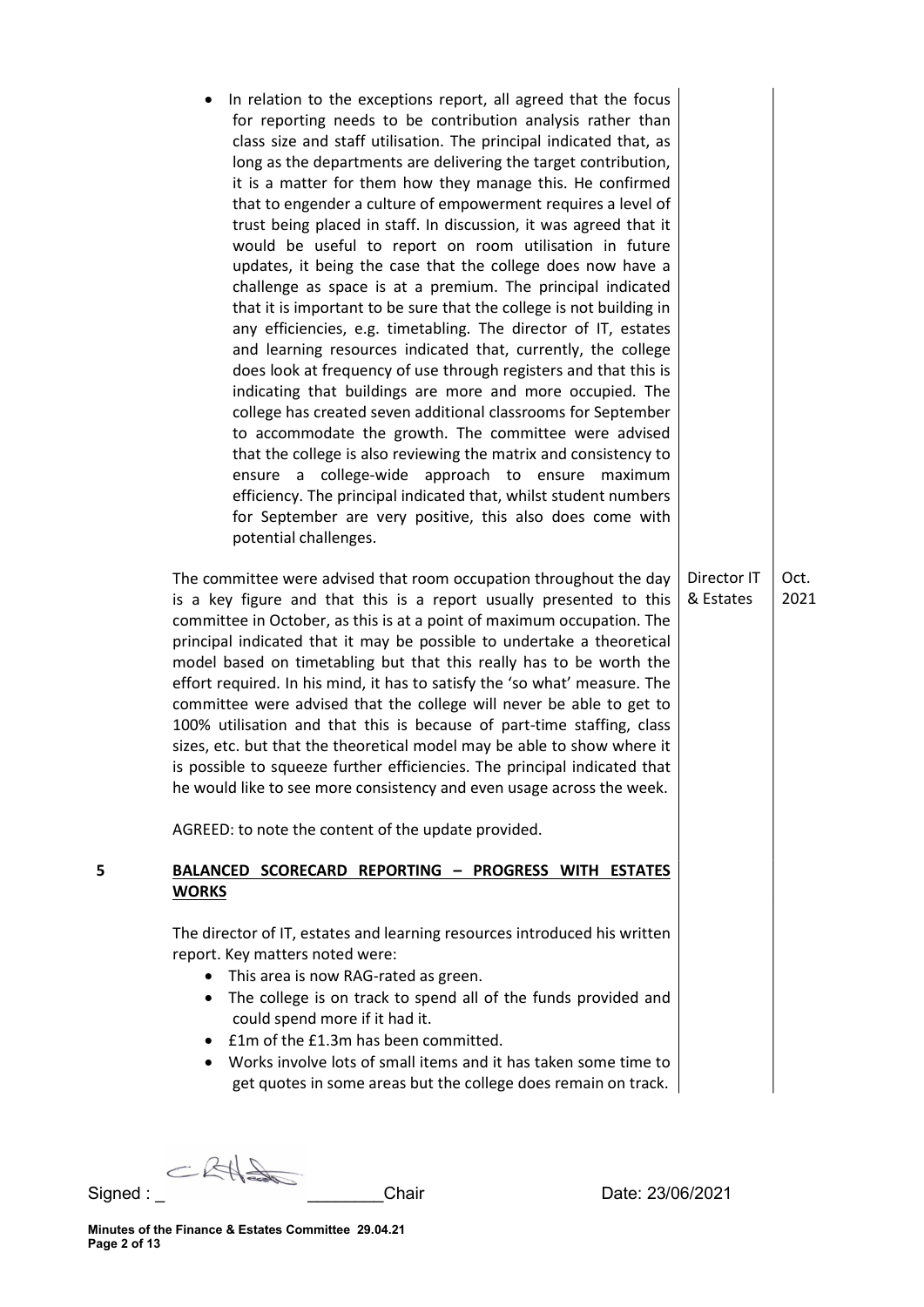- There are two large projects, including:
	- a) Complete rewire and change of WiFi
	- b) New roof on the Relish/Refined building.
- The remaining funds are committed to Chesterfield Road to undertake a revamp and modernisation, including science labs, LED lighting, and new suspended ceilings. Derby Road toilets will also be refurbished.
- Any works not dealt with this year will be rolled forward into 21/22 and beyond.
- The college will look to undertake a further conditions survey; this is usually updated every five years.
- All works required are planned within a tight timescale, but there is confidence that the works can be completed before  $1<sup>st</sup>$ September.
- The college has had some supply/contractor challenges but the position is improving. The college has had to extend its pool of approved suppliers.

In general discussion, it was acknowledged that the funds provided to the sector were economic stimulus during COVID; however, they may be a continuing feature to ensure regular maintenance and prevent condition deterioration, which has been seen in the sector in the past.

AGREED: to note the content of the update provided.

#### 6 HEALTH AND SAFETY - EXCEPTIONS REPORT

The director of IT, estates and learning resources presented this item and confirmed that the update is largely focused on COVID and that the college has a great story to tell in relation to this. Key matters noted were:

- 3,500 tests undertaken internally and the same number of home tests taken away.
- Uptake regarding home testing is slowing and communications are going out to students and staff in relation to this.
- There have been zero COVID cases in the last two weeks.
- 200 cases in total with only three of these having an association with college.
- The college is now almost 100% back on site and everyone agrees that it still feels a safe environment.
- Health and Safety Executive and Public Health England acknowledge that the college's tracking system is better than the national one in place.
- It is testament to the health and safety team that there have been so few cases.
- There have been regular communications and drop-in sessions for students and staff, which have been very popular. These take place three or four times a week for staff and two or three

CRAS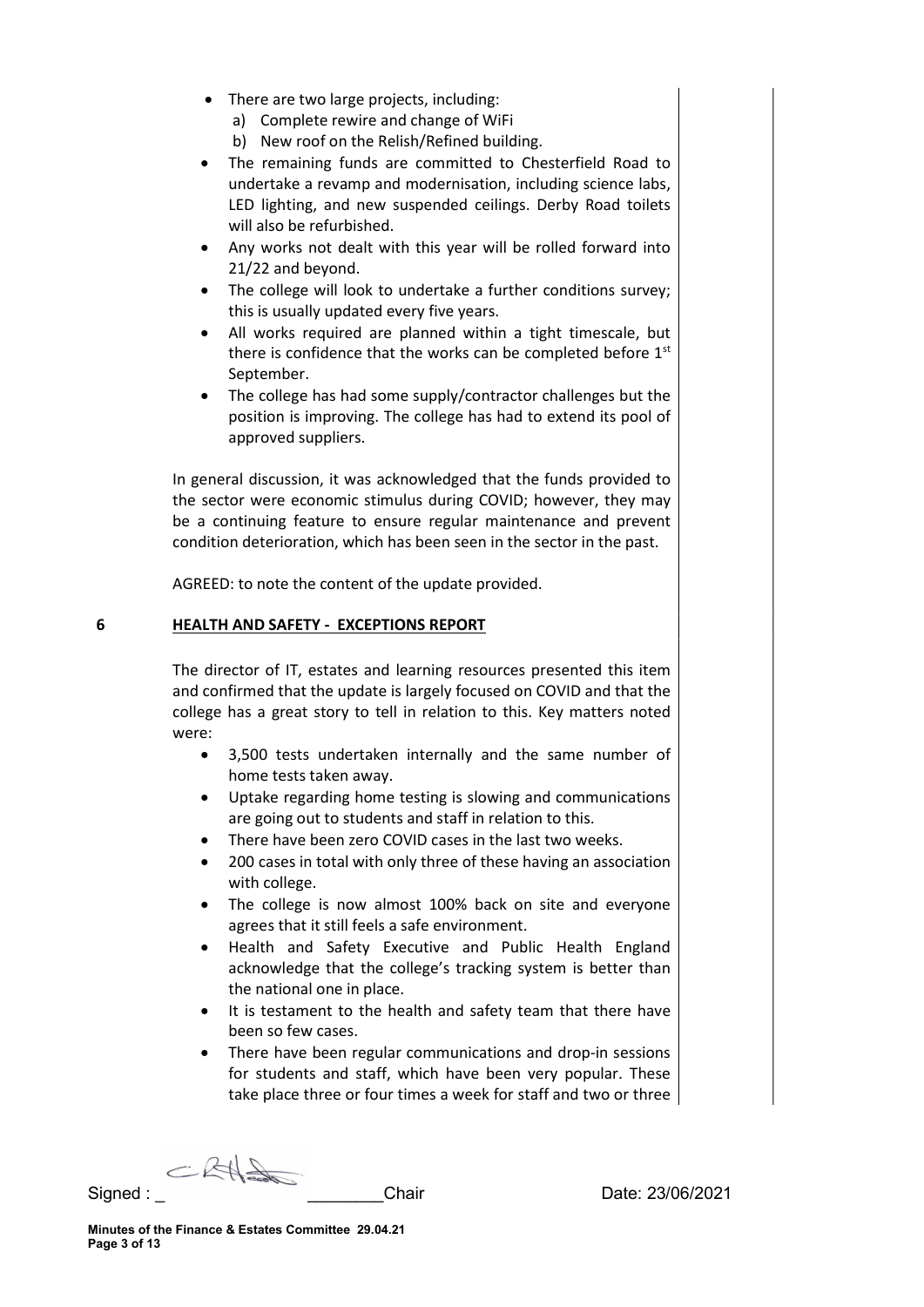times a week for students.

- One remaining problem to resolve is that, in a very small number of rooms, there are temperature issues and the college is having to review the ventilation situation.
- An external health and safety advisor has been engaged who continues to carry out audits, and everything is now completed as required.
- The college is starting to undertake training again.
- A historic claim by an employee who broke their ankle in the car park has had their case proceed to hearing. Insurers rejected the claim and agreed to defend the case. Following court appearance, the claim was dismissed as it was found to be the case that all risk assessments had been undertaken and that there were good practices in place (i.e. this was simply an accident).
- Staff seem comfortable with the environment and safety. Some staff have returned to site for the first time in over a year.

AGREED: to note the content of the update provided.

### 7 D2N2 PROJECT UPDATES

The finance director provided a report at the meeting and confirmed that there are two projects that have benefitted from LEP investment. These are:

- 1) 2016 university centre key matters noted were:
- Investment originally based on HE education outputs.
- The college did not hit any of the targets set.
- With the transfer of HE provision to NTU, this gave rise to a risk and the targets were therefore renegotiated.
- The college is able to show growth in FE numbers and it would not have been possible to do this without the HE centre space.
- The college is 1,156 against a target of 1,205. There are 529 more anticipated; therefore, the college believes that the target will be met.
- Once this target is met, the college will be able to sign off the outputs of this project as complete. The college will then be able to draw a line under the project as fully delivered.
- LEP investment was £2.6 million.
- The college continues to provide a quarterly return to the LEP.
- There is no risk of financial recovery.
- 2) Automotive key matters noted were:
- Funding provided was £675k.
- The college has met the project output in full regarding funding.
- The number of learners and employees has been delayed

 $-RA$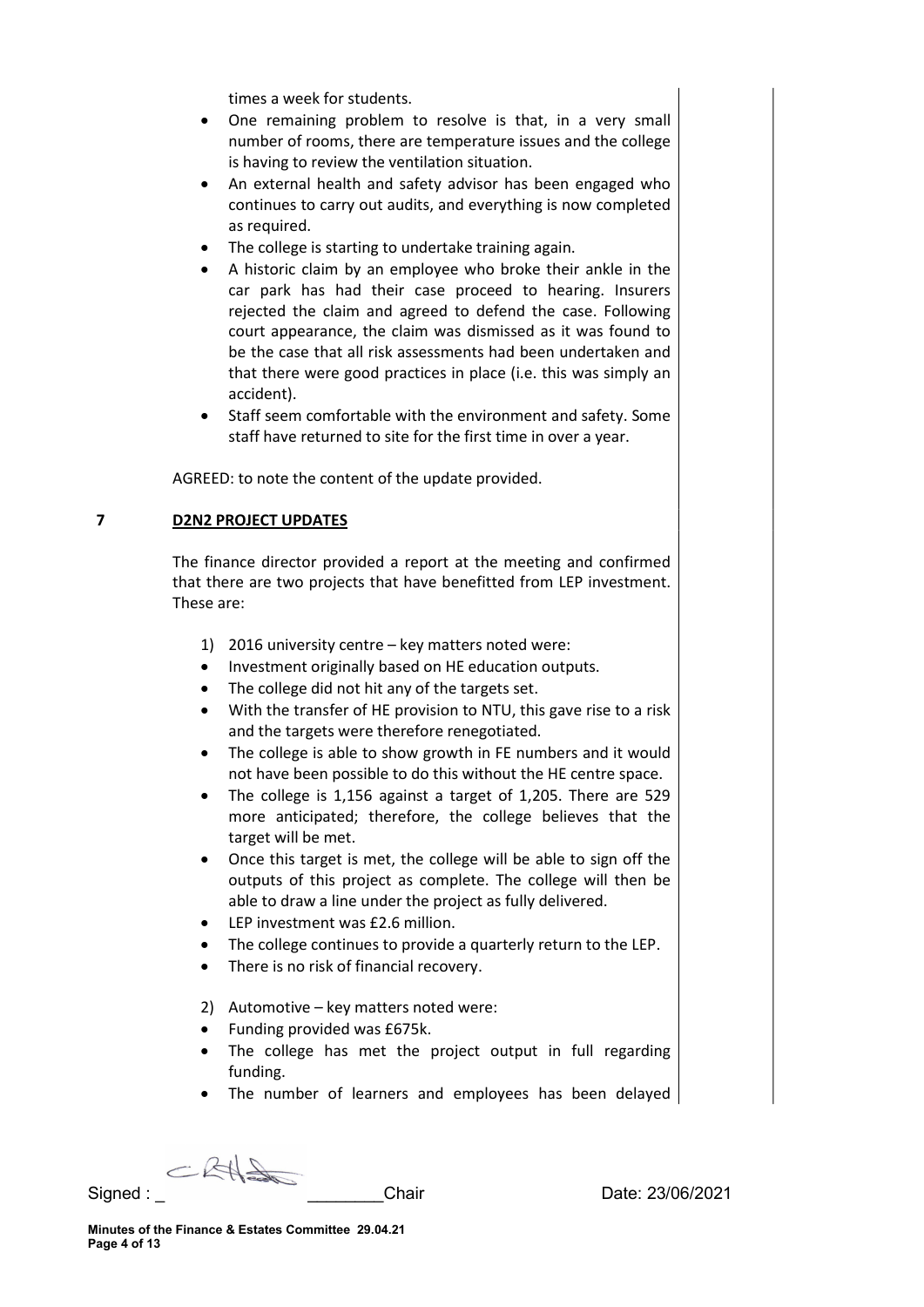| $\bullet$                   | because of COVID, particularly apprentices; however, the<br>college does expect to catch up as it rolls forward year-on-year.<br>Sensible recruitment targets were set and agreed.<br>Learners are starting to come through now.                                                                                                                                                                                                                                                                                                                                                                                                                                                                                                                                                                                                                             |                     |               |
|-----------------------------|--------------------------------------------------------------------------------------------------------------------------------------------------------------------------------------------------------------------------------------------------------------------------------------------------------------------------------------------------------------------------------------------------------------------------------------------------------------------------------------------------------------------------------------------------------------------------------------------------------------------------------------------------------------------------------------------------------------------------------------------------------------------------------------------------------------------------------------------------------------|---------------------|---------------|
|                             | The committee all agreed that they had found the report useful and it<br>was confirmed that an annual summary would be provided in March<br>each year; therefore, the next report is due March 2022.                                                                                                                                                                                                                                                                                                                                                                                                                                                                                                                                                                                                                                                         | Finance<br>Director | March<br>2022 |
|                             | AGREED: to note the content of the update provided.                                                                                                                                                                                                                                                                                                                                                                                                                                                                                                                                                                                                                                                                                                                                                                                                          |                     |               |
| 8<br><b>RISK REPORT</b>     |                                                                                                                                                                                                                                                                                                                                                                                                                                                                                                                                                                                                                                                                                                                                                                                                                                                              |                     |               |
| COVID support.              | The finance director introduced this item and confirmed that there had<br>been real positive movements in relation to the risks identified and that<br>this had been influenced by a number of key matters, including:<br>ESFA support for 16-18 funding. The college received an<br>additional £1.3m for in-year growth as well as other strands of<br>AEB support at 10% equates to £640k although this is not as<br>much protection as the prior year. Because of the confirmed<br>position by the ESFA, the college has been able to recognise<br>this additional 10% in the Management Accounts.                                                                                                                                                                                                                                                        |                     |               |
| Risks now are:<br>delivery. | Change in subcontracting rules. The college has been bringing<br>the level of subcontracting down; however, it cannot allocate<br>more than £1.4m going forward. This forces the college to<br>undertake more in-house delivery quickly. The college has good<br>plans in place and has started activity. There are a lot of<br>different approaches and initiatives, some of which are not yet<br>tried and tested. Rules will mean a £2m shift into direct<br>A key target for the college is not to lose any part of the AEB<br>allocation for the area.<br>In general discussion, one member of the committee raised a question<br>in terms of the information provided at F6, row 10 and indicated that<br>the column D figure doesn't match column N data. The FD advised that<br>there are two thirds of activity that the college cannot now do with |                     |               |
|                             | subcontractors; therefore, there is a need to pull back £350k. £125k<br>was the planned reduction; however, this now needs to be significantly<br>more. It was agreed that the finance director would review the<br>numbers provided just to ensure that they all align and are accurate.                                                                                                                                                                                                                                                                                                                                                                                                                                                                                                                                                                    | <b>FD</b>           | May<br>2021   |
|                             | AGREED: to note the content of the update provided.                                                                                                                                                                                                                                                                                                                                                                                                                                                                                                                                                                                                                                                                                                                                                                                                          |                     |               |
| 9                           | <b>MONTHLY MANAGEMENT ACCOUNTS - MARCH 2021</b>                                                                                                                                                                                                                                                                                                                                                                                                                                                                                                                                                                                                                                                                                                                                                                                                              |                     |               |

CRHS

Signed : \_ \_\_\_\_\_\_\_\_Chair Date: 23/06/2021

Minutes of the Finance & Estates Committee 29.04.21 Page 5 of 13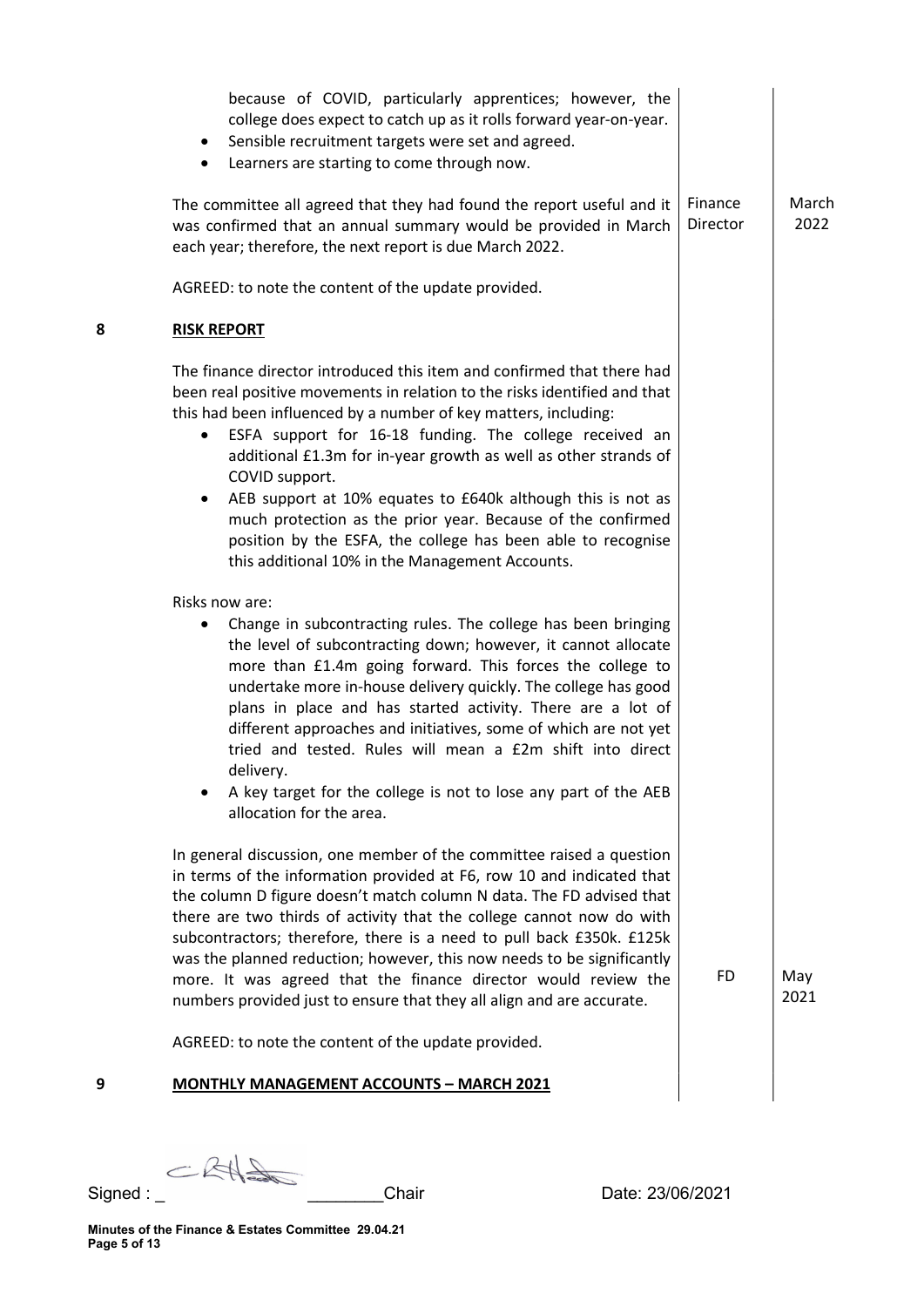The finance director presented the accounts and updates were provided in a number of areas:

- The accounts now pick out the building condition funding separately as it was masking the actual position regarding nonpay.
- The college is £196k ahead of EBITDA, even on a prudent forecast basis.
- There is a strong possibility of hitting the £3.1m target.
- £262k 16-18 supportwill be clawed back by the ESFA next yeartherefore, the college will reverse the revenue in 20/21 removing any negative impact in 21/22. If the college does not do this, it would distort the position for next year.
- The bksb sale has now concluded and the college will report on how the funds have been dispersed. The settlement means that the college now owes nothing to the ESFA and the £5.6m short-term loan has been repaid. By next week, the amount outstanding to the bank will be £1.9m.
- By August 2021, the debt position will be down to approximately £1.5m and this should be compared with the £26m debt that existed at the start of the intervention process; therefore, the college is in a great position.
- The financial health calculation will be 'good' and may be 'outstanding'. This means that it may be possible to move out of financial intervention.

In considering the information provided, a challenge from the committee was that the yearend accounts will need a very clear narrative regarding the yearend position, underlying performance, and strength going forward.

- 21/22 will be a much stronger position and include:
	- a) £2.5-£2.8m EBITDA
	- b) Low debt repayment
	- c) +£2m to invest per annum.

The committee indicated that the realisation of profit will be significantly and quite startlingly good; therefore, it will need detailed explanation within the accounts to clearly show the normal trading position and the college's standalone strength. All agreed that the college was now looking to be in a much-improved position.

The committee discussed the options for treatment of the bksb disposal in the Management Accounts and also balance sheet at college and group level. There is discussion with auditors on this but it is likely that it will show £1.8m in college accounts as working capital/gift aid.

AGREED: to note the content of the update provided.

CRAS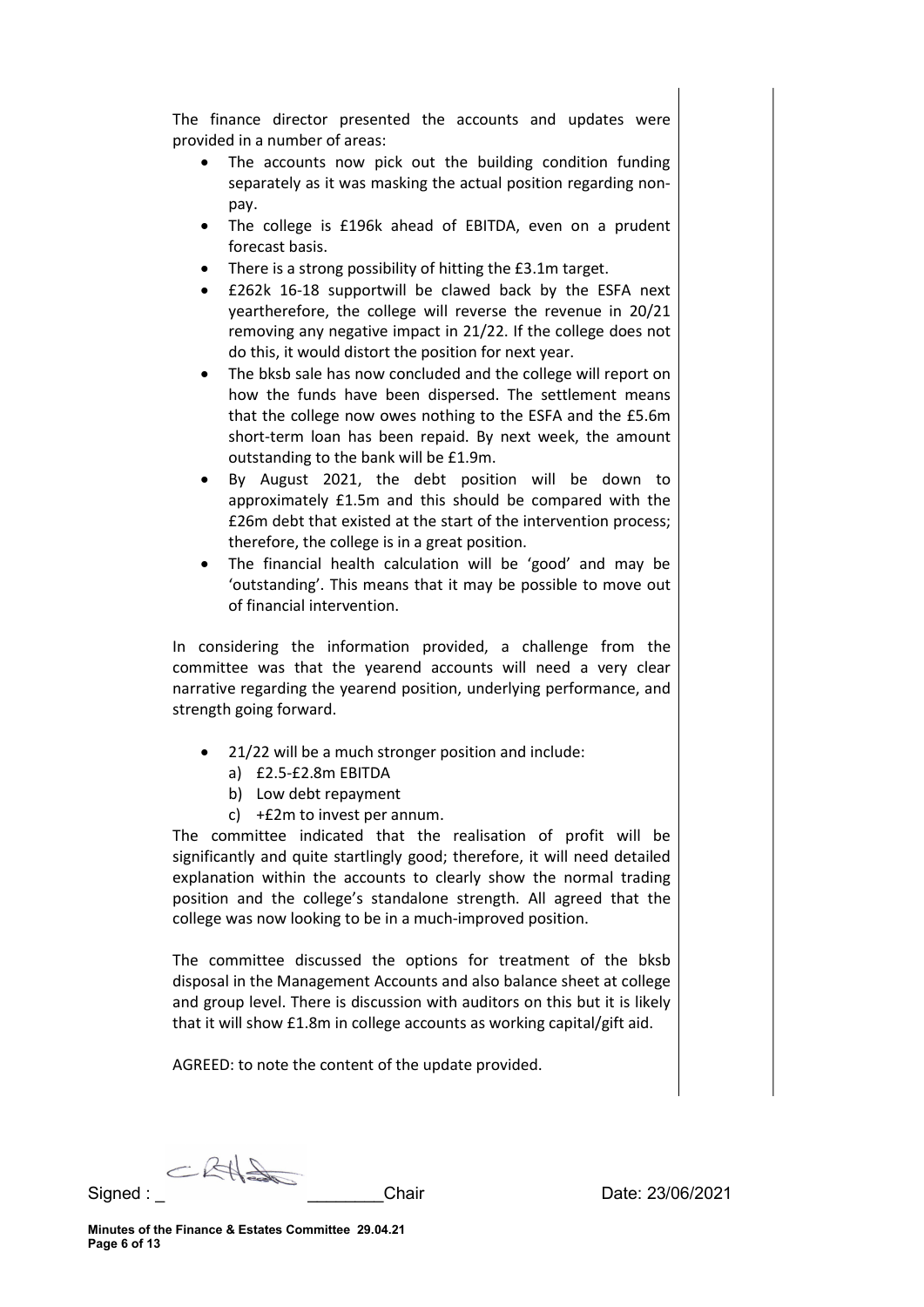The finance director indicated that he had not been able, as planned, to present the April pay report and debtor report; therefore, it was agreed to defer these to the next meeting. In terms of debtors, the intention is to show Siddhi on a separate line.

AGREED: to note the content of the update provided.

FD June

2021

#### 10 SUBCONTRACTING UPDATE

The finance director presented the detailed report on AEB subcontracting values with the performance shown for each contractor. These were considered on an individual basis and updates provided:

- ATTFE this is a good local organisation but has not delivered any activity to date. Conversations with them seem to suggest that activity will come but, if not, this will impact upon next year's contract. The college has the option to consider some progression arrangements with them as an alternative. For now, there are strategic reasons to keep them engaged but it is disappointing that this is the second year running where they have not delivered. For now, the proposal is to continue with them but at a lower contract amount.
- Chameleon they are doing very well and have responded positively despite COVID. The college is seeking to protect them as a provider. The proposal is to increase their allocation for this year, which will give them encouragement to continue to recruit and will remove any artificial barriers. The college would like to be proactive and award 21/22 contracts early. Despite the subcontracting cap next academic year, the £300k proposal is very generous for them.
- Deere they have done virtually nothing for the year. They have an East Midlands focus but not around the college's heartland and, in fact, would be competition if they were. The college has reduced the contract down. They are very dependent on referrals from the Job Centre, which is a challenge for them, and they have limited routes to access learners.
- Inspire and Achieve COVID has negatively impacted upon their activity. The college has started to see some activity come through but it will not catch up to target. Provision has been impacted by learners' lack of confidence as it is mainly face-toface and group work. They offer 12-week intense activity programmes. Allocation has been reduced for 20/21 but it is important to continue the relationship as they do good work. The Prince's Trust is an important offer locally. The college would like to take more control and ownership of the provision and relationship with the Prince's Trust, but this would be a significant decision for Inspire and Achieve. If they do agree to

CRA

Signed : \_ \_\_\_\_\_\_\_\_Chair Date: 23/06/2021

Minutes of the Finance & Estates Committee 29.04.21 Page 7 of 13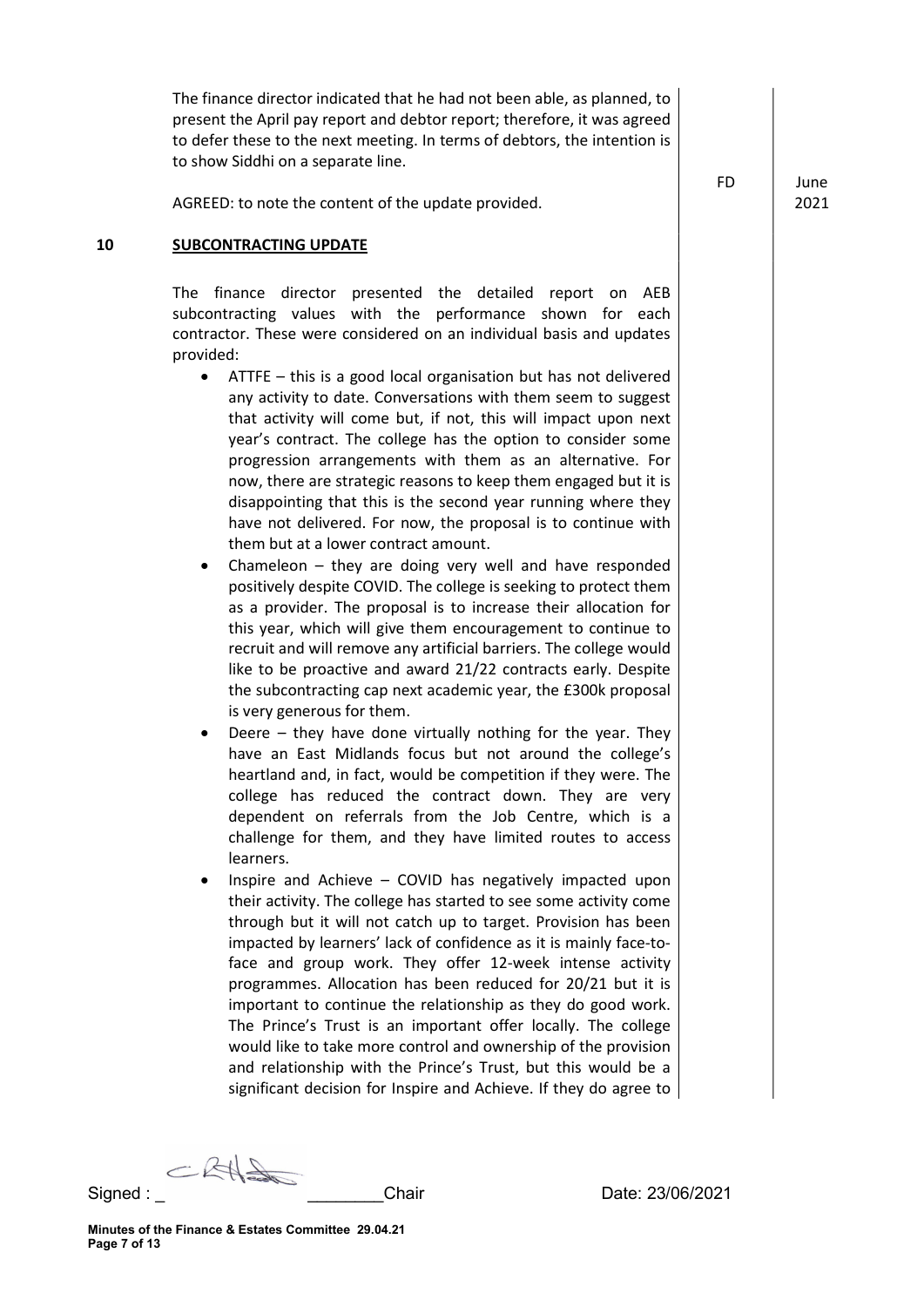the proposal, it would take the activity with them outside subcontracting. The college would like to see more of its own teaching approaches and work collaboratively and would seek a direct relationship with the Prince's Trust. Inspire and Achieve are very reliant upon subcontracting with WNC, Nottingham College and Futures. They are not an organisation that is likely to win direct contracts and, therefore, this is an opportunity. WNC could offer a longer-term plan and give stability to their operations. If they are amenable to the proposal being discussed, this would give the college more flexibility regarding other subcontracts.

- One to One they have really struggled this year. They are a significant employer in the care sector but the majority is not on our patch. They have seen very little activity. They undertook a restructure and furloughed a high number of staff and, therefore, there is some lack of confidence in the staff remaining. The proposal is not to contract with them next year.
- Qualitrain they are a company who deal with and rely on volume. They work with large companies such as Bombardier. The drop in workforce has been significant and has negatively impacted activity. Activity could come through at the end of this year but there is no certainty; therefore, the college is proposing a reduction in allocation. Not all of this is Mansfield and Ashfield activity.
- Trackwork they have had a COVID blip but activity is now starting to pick up; however, allocation for next year is reduced because the level of activity in Yorkshire will be impacted by the devolved authority in South Yorkshire.
- White Rose they have delivered well but there will be less Yorkshire activity next year.

In general discussion, the committee were reminded that the college will be losing 60% of subcontract allocation next year and that this has led to a challenge in picking who to remain with.

The finance director summarised the report and presented for approval:

- a) 20/21 in-year changes
- b) Proposals for 21/22, which are an initial half contract allocation.

The committee all agreed that the explanation and rationale for the position as reported was clear and that, on this basis, they were happy to agree Board approval as presented.

#### AGREED:

- a) To note the content of the update provided
- b) Recommend that the Board approve 20/21 in-year changes as

CRAS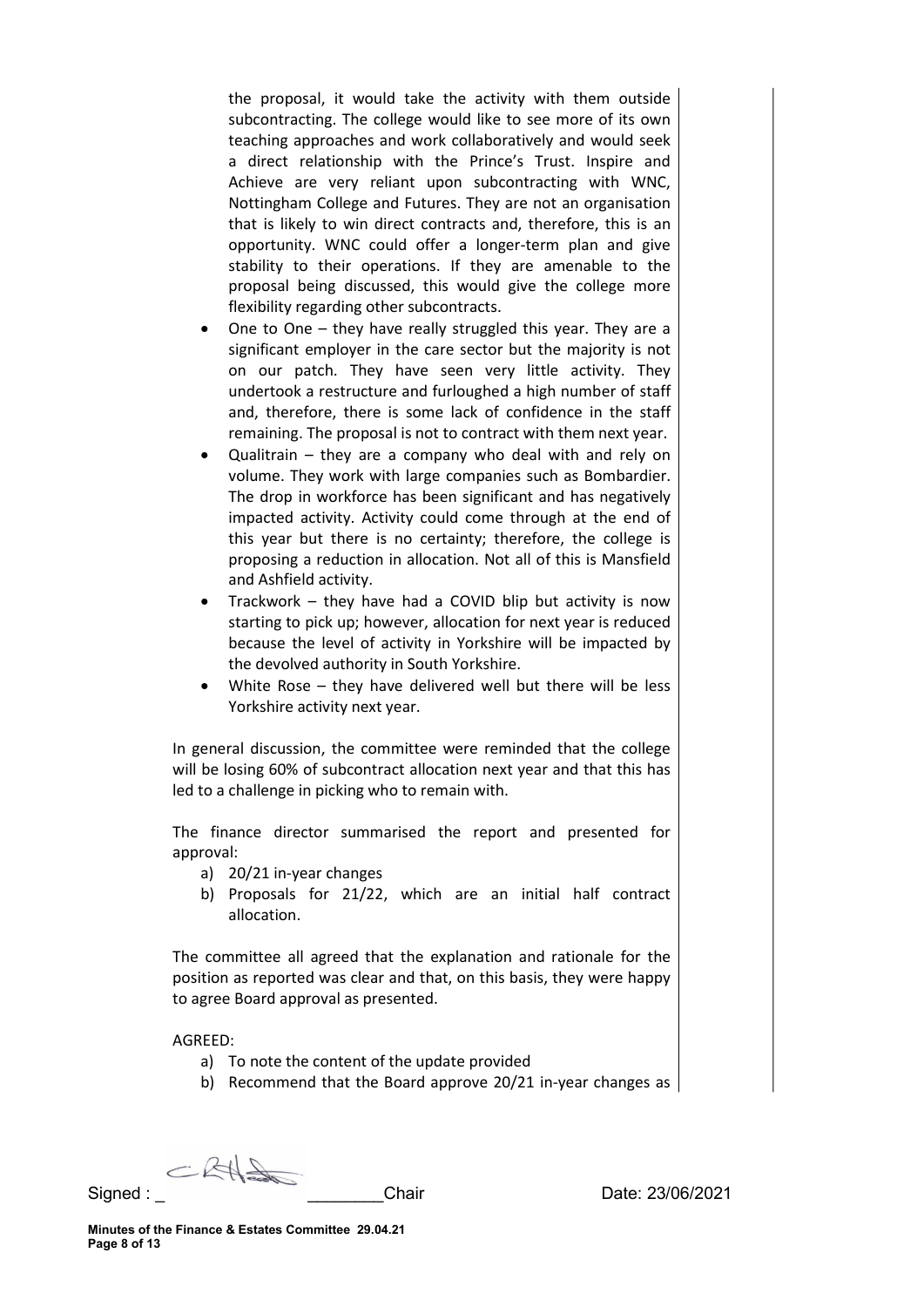proposed

c) Recommend that the Board approve 21/22 proposals on the basis of an initial half contract allocation as presented.

The committee then received an update in relation to Finance and Management Business School (FMBS). The finance director explained the model and approval of a contract up to management-level authority. He indicated that to increase the contract further would need Board approval and that the college is seeking to grant a further £300k contract. He explained that this would allow the college to protect a large part of AEB into next year. FMBS are very skilled in building programmes and working with employers – in reality better than the college, which gives an opportunity. Margin contribution is 35%.

The committee were happy to recommend the contract increase as suggested.

AGREED: to recommend that the Board approve a further contract of £300k to Finance and Management Business School (FMBS).

### 11 UPDATED FINANCIAL FORECAST 2020/21

The finance director introduced this item and key matters noted were:

- Original EBITDA forecast of £2.6 million.
- The college has received additional 16-18 growth funding of £1.3m; however, this is likely to reduce to £1.1m.
- There has been really good work with the local authority in relation to ALS/high needs, which has led to +£145k.
- There has been a high demand this year for agency staffing which typically costs 38% more; this has led to costs being nearly £300k more than originally envisaged in this area.
- There are non-pay savings in relation to 16-18 activity.
- This leaves the college £1.4m better off than planned.
- £476k anticipated new AEB activity.
- No significant impact of reduced subcontracting; however, the college has lost some of its own anticipated (old) activity, which leads to an overall neutral position.
- In relation to apprenticeships, there has been a significant reduction in income and activity is only starting to move up since February.
- There is lost opportunity in some areas, e.g. construction.
- Apprenticeship delivery should see a significant comeback next year, but this is significantly impacting upon the business.
- Pension top-up confirmed for the whole of 21/22.
- Tuition fees are down and part of this was an error, i.e. mispricing, that said this was on quite a small contract.
- Catering income is down but is starting to pick up.

CRA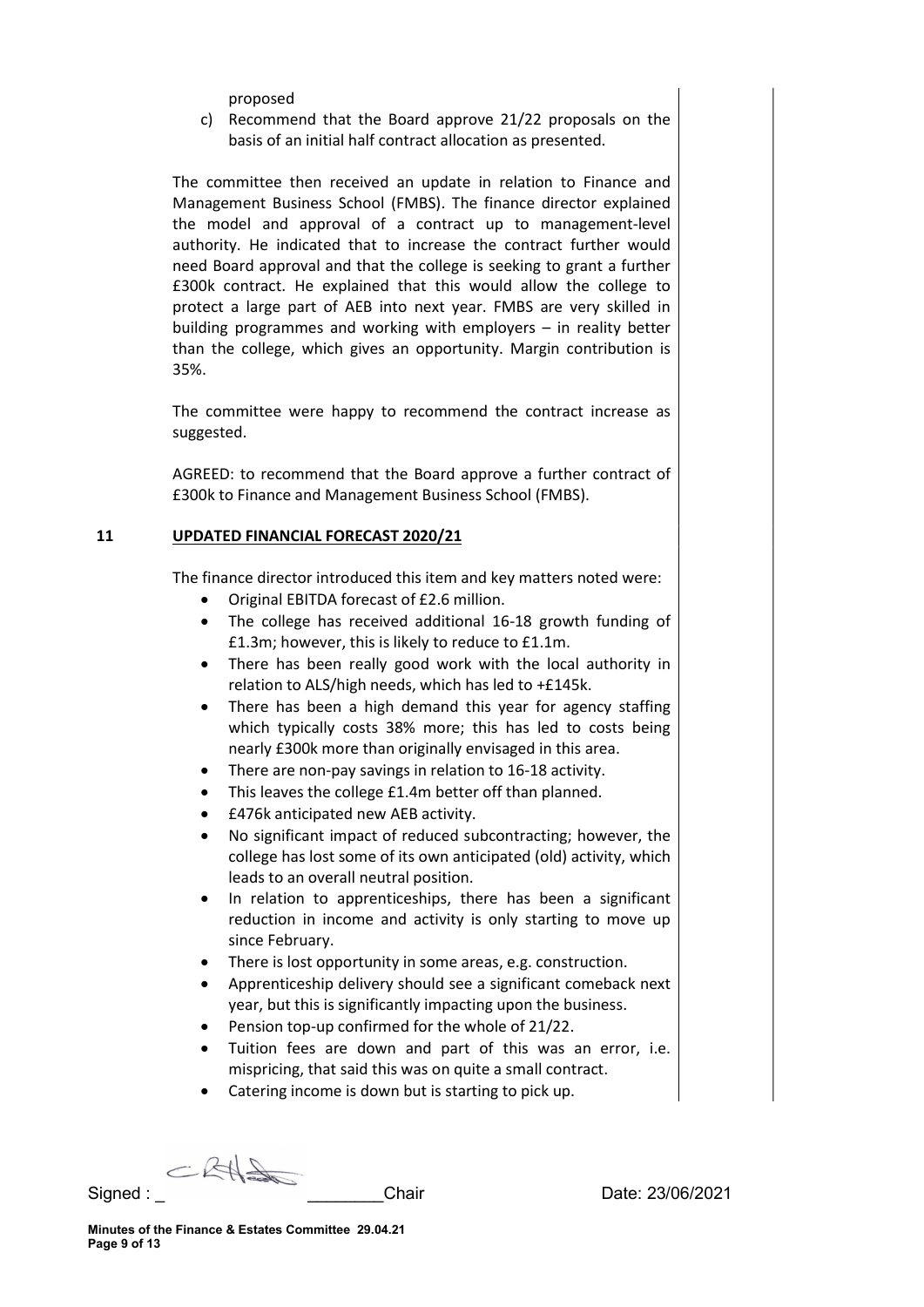|    | Neutral position recognises £750k on capital improvements.<br>$\bullet$<br>These are minor repairs and, therefore, are not being<br>capitalised. In effect, it is cash in and cash out.<br>The summary table shows where the college is winning and<br>$\bullet$<br>losing.<br>Core 16-18 provision is strong.<br>Apprenticeship delivery is expected to get back to normal next<br>year.<br>In relation to AEB, there are some really exciting initiatives that<br>focus on strategic priorities.                                                                                                                                                                                                                                                                                                                                                                                                                                                                                                                                                                                                                                                                                                                                    |                     |             |
|----|---------------------------------------------------------------------------------------------------------------------------------------------------------------------------------------------------------------------------------------------------------------------------------------------------------------------------------------------------------------------------------------------------------------------------------------------------------------------------------------------------------------------------------------------------------------------------------------------------------------------------------------------------------------------------------------------------------------------------------------------------------------------------------------------------------------------------------------------------------------------------------------------------------------------------------------------------------------------------------------------------------------------------------------------------------------------------------------------------------------------------------------------------------------------------------------------------------------------------------------|---------------------|-------------|
|    | The committee discussed the format of the waterfall presented and the<br>finance director confirmed that it could be improved. It was agreed<br>that this would be updated and then included within the Management<br>Accounts to pull everything together. All agreed that this would then<br>make it easier to understand the significant changes.                                                                                                                                                                                                                                                                                                                                                                                                                                                                                                                                                                                                                                                                                                                                                                                                                                                                                  | Finance<br>Director | May<br>2021 |
|    | AGREED: to note the content of the update provided.                                                                                                                                                                                                                                                                                                                                                                                                                                                                                                                                                                                                                                                                                                                                                                                                                                                                                                                                                                                                                                                                                                                                                                                   |                     |             |
| 12 | 2021/22 BUDGET ASSUMPTIONS                                                                                                                                                                                                                                                                                                                                                                                                                                                                                                                                                                                                                                                                                                                                                                                                                                                                                                                                                                                                                                                                                                                                                                                                            |                     |             |
|    | The finance director introduced this item and a number of aspects<br>were brought to the committee's attention regarding the key budget<br>assumptions:<br>Good early indication of 21/22 allocations. The college will<br>adjust for the distortion discussed earlier in the meeting.<br>Tuition/catch-up funding - the college is assuming this will be<br>$\bullet$<br>at the same level, but it may be more.<br>The college has submitted a business case for a revision of<br>$\bullet$<br>£128k and should know the outcome by mid May.<br>The college is anticipating in-year growth in 21/22. There will<br>be more year 2 learners, and recruitment for year 1 learners is<br>also very positive. The college is seeing a really strong response<br>to the development of the sixth form college and could be 150-<br>200 up on A-Level numbers. That said, there is a challenge for<br>the college as A-Level students can accept multiple offers. The<br>college is taking a 3-point touch approach and is working hard<br>to ensure those who are registered do eventually enrol. An<br>increase of 250 learners would be equal to £600k. The college<br>is pricing it on the ESFA model and will roll it into next year. |                     |             |
|    | The committee discussed the approach taken to A-Level growth and it<br>was acknowledged that, if the college does not plan for it, it will not be<br>able to resource it. It is not usual to have a guaranteed model from the<br>ESFA but this has been provided and, therefore, gives greater<br>confidence. The committee were advised that, if growth does not<br>materialise, there are mitigating actions that can be taken to redeploy<br>staff. The finance director indicated that the growth risk this year is                                                                                                                                                                                                                                                                                                                                                                                                                                                                                                                                                                                                                                                                                                               |                     |             |

 $CRH$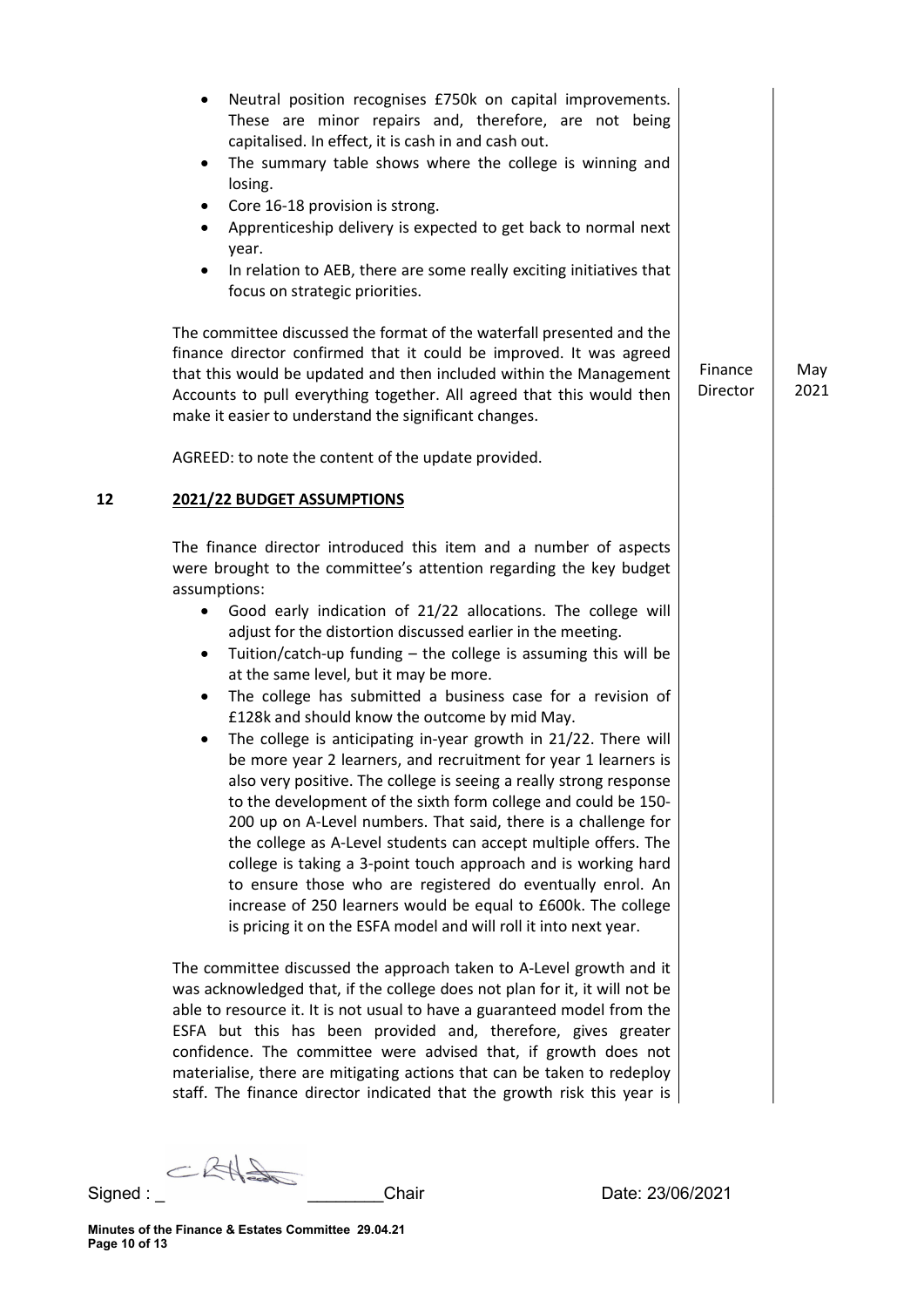lower than previous years, which is why the recommendation is to provide for it in the budget. Resource here is really skewed to the sixth form centre and it is important that the college is able to deliver on expectations and marketing promises. The finance director indicated that, because the college has to resource the centre, it will have to recognise the income, albeit cautiously. The principal indicated that there is a lot of positive word of mouth out in the Ashfield and Mansfield areas given the quality COVID experience the college has delivered to students this year. A challenge from the committee was to ensure that the assumptions made are backed up with more evidence at the point of budget approval, including data and sensitivity analysis. The committee indicated that it is important to amend or add a separate line in the risk register regarding growth for 2021/22. This will require a summary of the mitigating controls and actions. The committee were advised that the curriculum planning process is coming to a conclusion in the next two weeks, which will give all of the information required to underpin the budget assumptions. AGREED: to note the content of the update provided. Finance Director

### 13 EXPENSES POLICY

The finance director confirmed that this was still with the trade unions for feedback and that there had been some delay. The committee were given assurance that the policy that does exist and is workable without any changes and, therefore, risks in relation to this are minimal. It was agreed to defer this to the next meeting.

### 14 BKSB INDIA

The finance director provided a verbal update and confirmed that bksb India has been retained by the college group. The company will be directly owned by WNC as the purchaser did not want to take this as part of the sale. The company ceased trading in March 2021 and staff have been made redundant. It is believed that the company has sufficient funds to close down operations and will move to a dormant status. Following two years of dormant status, the company will then be struck off. The team is reviewing the balance sheet to clean off any debtors.

The finance director indicated that, as a subsidiary, it is important to monitor the position; therefore the management accounts will include a reference to it going forward and the group accounts will reflect its ownership. Net asset value is only £25k. All agreed that there was a need to ensure transparency in relation to this company.

CRAS

Signed : \_ \_\_\_\_\_\_\_\_Chair Date: 23/06/2021

May 2021

FD June

2021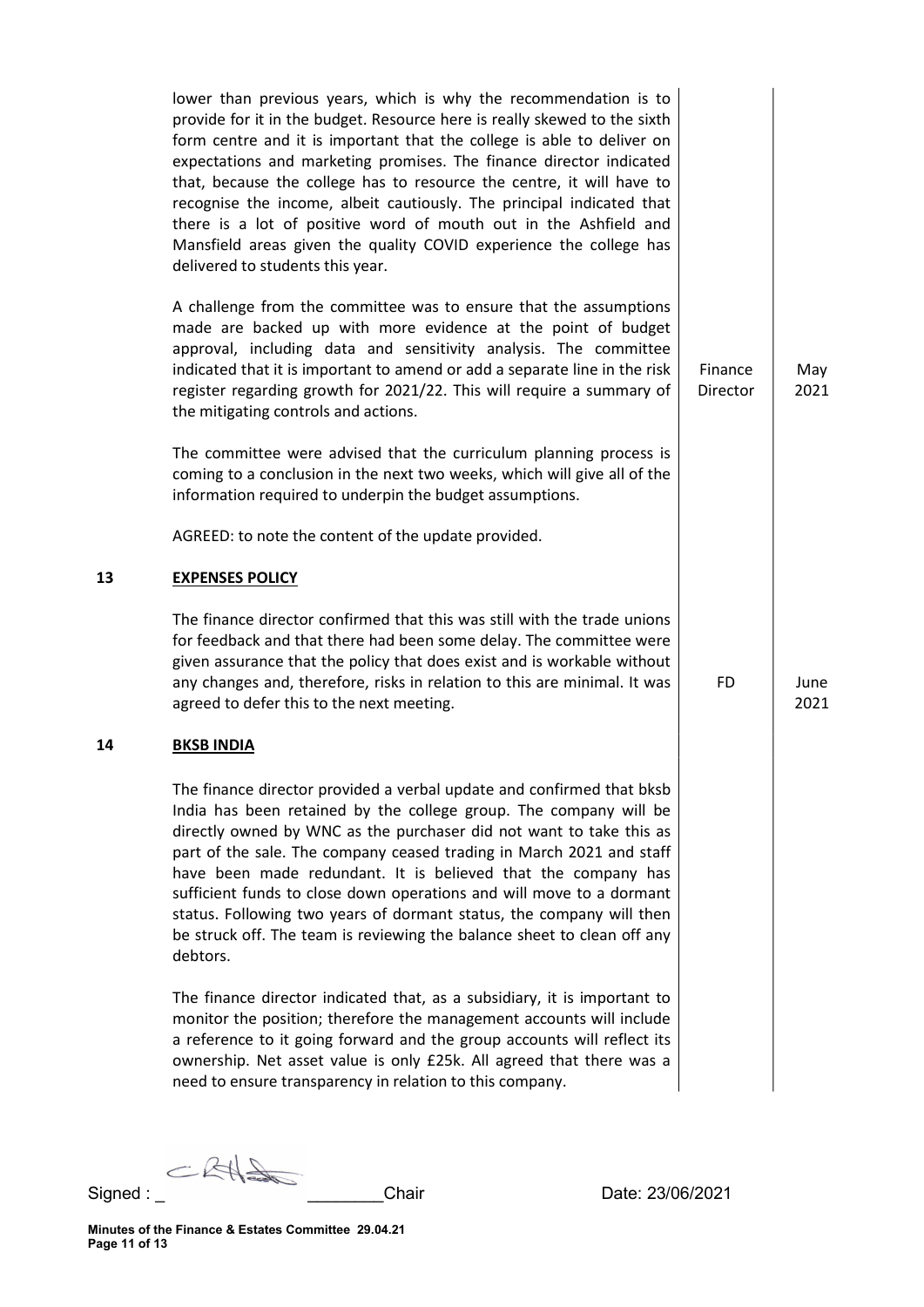AGREED: to note the content of the update provided.

#### 15 COMMUNITY RENEWAL FUND (CRF)

The principal introduced this item and drew governors' attention to his detailed written report. Key matters noted were:

- The college submitted a bid, as did many others.
- The bid submission has helped with some really positive conversations, e.g. with Futures; so much so that the decision has been taken to merge the two bids together and give an integrated approach.
- There are 20 organisations within the partnership and it is expected that this number will increase.
- The college is in dialogue regarding who will take the lead on the project.
- WNC's focus will be employers and the conversations with them.

The committee asked whether there were any risks associated with the bid/project. The principal indicated that there is a really tight spend window, i.e. seven months. Because of the number of partners involved, it would be easy to underestimate the work required to coordinate. That said, if the project is light on outputs, this would derisk the position so as to avoid the potential for any clawback. Focus of the bid will be on building relationships rather than 'bums on seats'.

The committee asked whether there is the resource in place to deliver the project. The principal advised that there is a two-stage bidding process and that the college will know the outcome of phase one by June 2021. The college is planning to do the employer engagement work in any event, and this is the same for another two colleges in the partnership, which does offer the opportunity to join forces and resources. Within the bid, there is an expectation that WNC will have an additional member of staff (potentially two), which will allow the college to hit the ground running. The risk is the timetable, it being so tight, but this is an opportunity to do something really creative.

AGREED: to note the content of the update provided.

16 AOB

There were no items of additional business.

### 17 DATE AND TIME OF NEXT MEETING

This was confirmed as Wednesday 23rd June 2021 at 5.30pm.

CRAS

Signed : \_ \_\_\_\_\_\_\_\_Chair Date: 23/06/2021

Minutes of the Finance & Estates Committee 29.04.21 Page 12 of 13